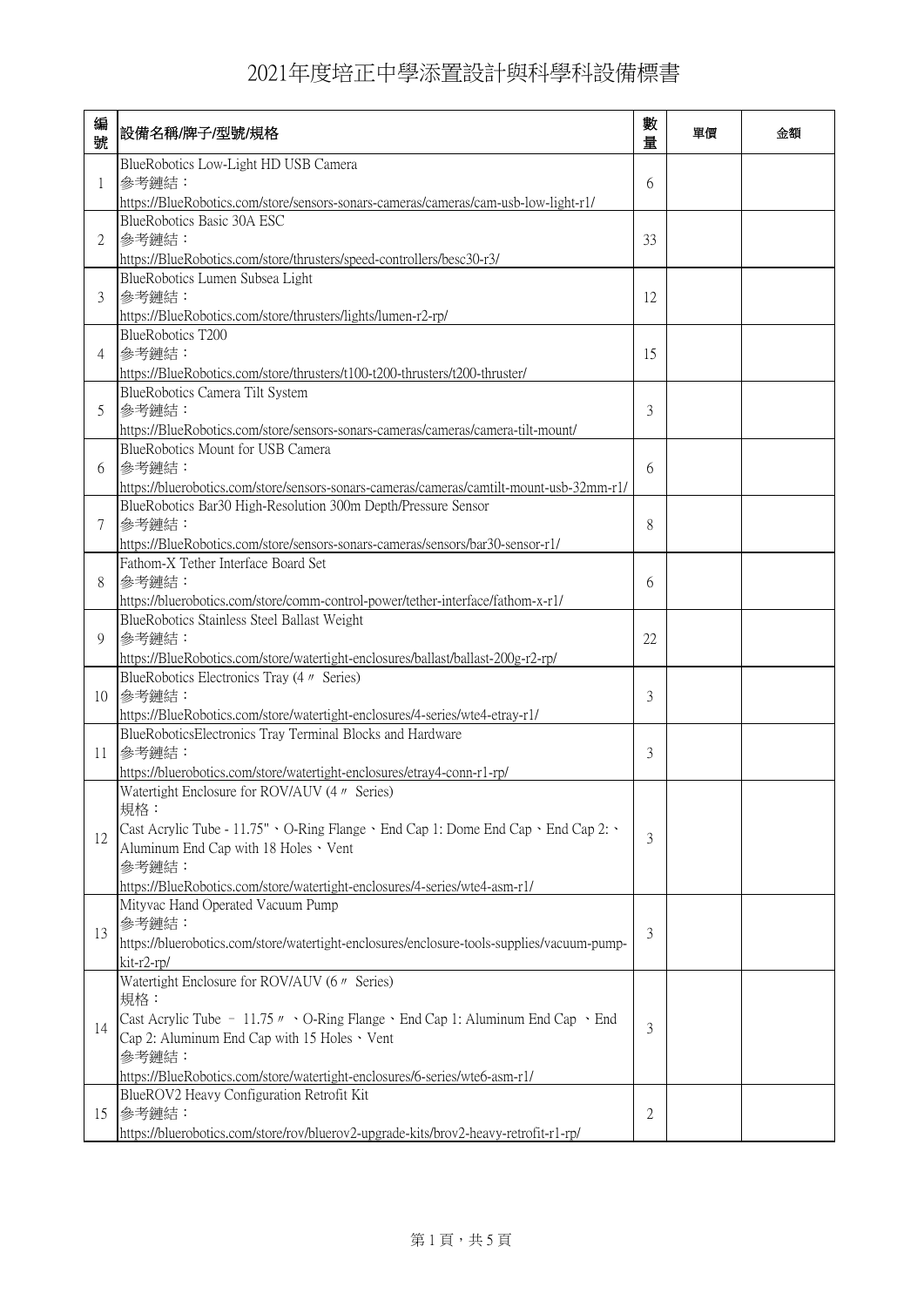| 編<br>號 | 設備名稱/牌子/型號/規格                                                                                                                                                                                                                                                                                       | 數<br>量         | 單價 | 金額 |
|--------|-----------------------------------------------------------------------------------------------------------------------------------------------------------------------------------------------------------------------------------------------------------------------------------------------------|----------------|----|----|
| 16     | Watertight Enclosure for ROV/AUV (3 <i>n</i> Series)<br>規格:<br>Cast Acrylic Tube - $8.75" \cdot O-Ring Flange \cdot End Cap 1$ : Aluminum End Cap $\cdot$ End Cap 2:<br>Aluminum End Cap with 7 Holes · Vent<br>參考鏈結:<br>https://BlueRobotics.com/store/watertight-enclosures/3-series/wte3-asm-r1/ | 3              |    |    |
| 17     | Lego Mindstorms MINDSTORMS® Robot Inventor 51515<br>參考鏈結:https://www.lego.com/en-us/product/robot-inventor-51515                                                                                                                                                                                    | 21             |    |    |
| 18     | 樂高遙控手柄(套餐五)<br>參考鏈結:<br>https://item.taobao.com/item.htm?spm=a1z0d.6639537.1997196601.517.17d374847hAcXq<br>&id=609988644635                                                                                                                                                                        | 10             |    |    |
| 19     | 葡萄酒發酵科學-實驗用具<br>参考鏈結: http://www.stemcloud.cn/cloudclassroom/courses/a5ced6e9-ec3b-4572-8810-<br>6f431d3412ce                                                                                                                                                                                       | 1              |    |    |
| 20     | 迷你污水處理系統-實驗用具<br>參考鏈結:<br>http://www.stemcloud.cn/cloudclassroom/courses/69ed33bb-3fce-4ec8-8dc1-5fe5ec25ddba                                                                                                                                                                                       | 1              |    |    |
| 21     | 微生物燃料電池教具<br>參考鏈結:<br>http://www.stemcloud.cn/uploads/stemcloud/2018%E4%B8%8A%E6%B5%B7STEM%E4<br>%BA%91%E4%B8%AD%E5%BF%83STEM%E8%AF%BE%E7%A8%8B%E4%BA%A7<br>%E5%93%81%E6%89%8B%E5%86%8C.pdf                                                                                                         | 1              |    |    |
| 22     | 細菌作畫-實驗用具<br>参考鏈結:http://www.stemcloud.cn/cloudclassroom/courses/5e4b007c-5953-4bb6-8cb9-<br>2b51968981a0                                                                                                                                                                                           | 1              |    |    |
| 23     | GoPro Hero 9 Black<br>參考鏈結:https://item.jd.com/100015266074.html#crumb-wrap                                                                                                                                                                                                                         | 4              |    |    |
| 24     | Ultimaker S3 3D列印機                                                                                                                                                                                                                                                                                  | $\overline{2}$ |    |    |
| 25     | V5 competition super kit                                                                                                                                                                                                                                                                            | $\overline{2}$ |    |    |
|        | Arduino 入門套件<br>26 型號: Arduino 入門套件<br>網址: https://www.dfrobot.com.cn/goods-149.html                                                                                                                                                                                                                | 22             |    |    |
| 27     | 電子零件組合,每套所包含零件清單參閱附件《27-附件-電子零件組合》                                                                                                                                                                                                                                                                  | 22             |    |    |
| 28     | 焊錫<br>型號:0.8mm 500克/卷<br>網址:<br>https://item.taobao.com/item.htm?spm=a230r.1.14.61.4a48829cjiwgvJ&id=629903929950&<br>ns=1&abbucket=1#detail                                                                                                                                                        | 22             |    |    |
| 29     | 單面鍍錫厚1.6MM 萬能板 15x20cm 優質玻纖板 實驗板<br>網址:<br>https://item.taobao.com/item.htm?spm=a230r.1.0.0.4fd9e18aOFHKFt&id=21898663718&ns<br>=1#detail                                                                                                                                                           | 50             |    |    |
| 30     | 亞博智慧Omniduino全向移動小車WiFi視頻程式設計機器創客相容Arduino<br>網<br>th:https://detail.tmall.com/item.htm?spm=a230r.1.14.64.428b47a9NsHDMb&id=60846109<br>8931&ns=1&abbucket=1                                                                                                                                        | 22             |    |    |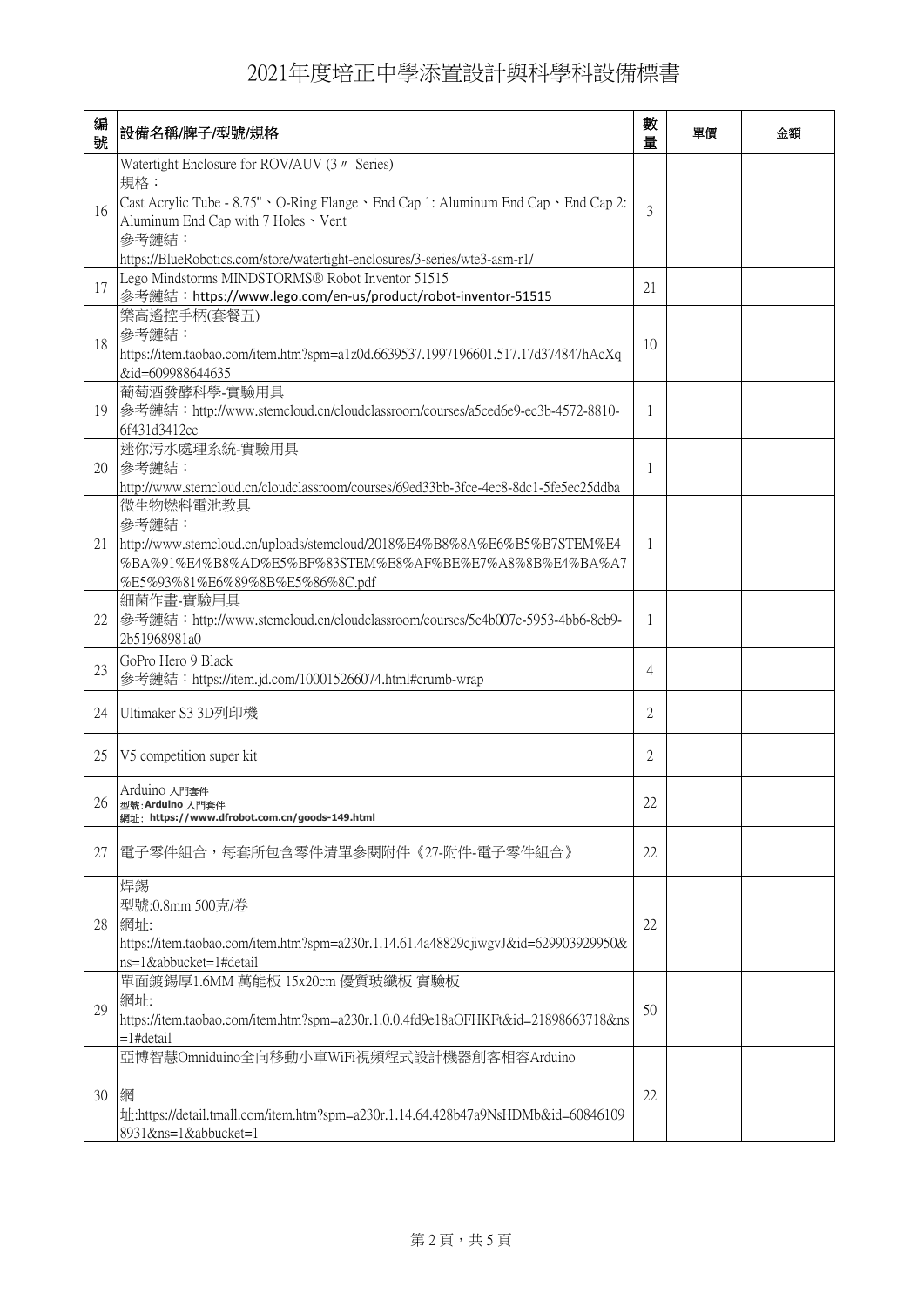| 編<br>號 | 設備名稱/牌子/型號/規格                                                                                                                                                                                                                                                                                                                                                                                                                                                       | 數<br>量 | 單價 | 金額 |
|--------|---------------------------------------------------------------------------------------------------------------------------------------------------------------------------------------------------------------------------------------------------------------------------------------------------------------------------------------------------------------------------------------------------------------------------------------------------------------------|--------|----|----|
| 31     | 阿克曼轉向ROS機器人智慧小車自動駕駛雷射雷達jetson nano樹莓派<br>https://item.taobao.com/item.htm?spm=a230r.1.14.30.17e713efz4sz8U&id=612763384094<br>&ns=1&abbucket=16#detail                                                                                                                                                                                                                                                                                                              | 4      |    |    |
| 32     | 備: 普通相機款<br>Arduino無人機套件 迷你四軸飛行器DIY 開源MWC帶視頻教程 散件<br>https://detail.tmall.com/item.htm?spm=a230r.1.14.1.7b416b7e3frcBl&id=634656695072&ns<br>$=1$ &abbucket=16                                                                                                                                                                                                                                                                                                      | 8      |    |    |
| 33     | myCobot小象機械臂<br>https://item.taobao.com/item.htm?spm=a312a.7700824.w5003-<br>23401592232.2.457658e7wzCE4G&ft=t&id=638782803897&scene=taobao shop                                                                                                                                                                                                                                                                                                                    | 4      |    |    |
| 34     | 木衛一艾歐-人工智慧教學盒                                                                                                                                                                                                                                                                                                                                                                                                                                                       | 7      |    |    |
| 35     | 名稱:HuskyLens PRO<br>牌子:DFROBOT<br>型號:SEN0336                                                                                                                                                                                                                                                                                                                                                                                                                        | 22     |    |    |
| 36     | 電子元件組合<br>名稱:熱縮管(1米)<br>電阻(100Ω,2KΩ,10KΩ,1MΩ,27KΩ,470Ω,4.7KΩ,1KΩ,100K<br>$\Omega$ ) X10<br>電容(1μF,100μF,47μF,103F,470μF,103,102,104) Χ 1 0<br>三極管(9013,9012) X 1 0<br>駐極話筒(10MM大小) X 1 0<br>二極管(1N4148) X 1 0<br>可變電阻(200ΚΩ(204)) X 1 0<br>555集成電路 X 1 0<br>揚聲器 (40MM、8Ω) $X10$<br>繼電器 (4100超小型) X 1 0<br>撥動開關 (4位) X 1 0<br>CMOS數字集成電路 (4011、4013) X 1 0<br>雙面玻纖覆銅板 (10X15cm) X10<br>雙面萬能板洞洞板(8X10cm)X10<br>5MM LED (黃、紅、藍、綠)X 10<br>平面插針式鈕扣電池座 (適用CR2032電池) X 1 0 | 22     |    |    |
| 37     | DFRobot Gravity: 27件感測器套裝 KIT0011                                                                                                                                                                                                                                                                                                                                                                                                                                   | 22     |    |    |
| 38     | fluke福祿克數字萬用表 18B+                                                                                                                                                                                                                                                                                                                                                                                                                                                  | 5      |    |    |
| 39     | 木衛一艾歐-人工智慧教學盒                                                                                                                                                                                                                                                                                                                                                                                                                                                       | 10     |    |    |
| 40     | DIY 仿皮套装<br>連<br>結:https://item.taobao.com/item.htm?spm=a1z09.2.0.0.6ac92e8dnHEY2M&id=5928017188<br>31& u=p27d2f480602                                                                                                                                                                                                                                                                                                                                              | 50     |    |    |
| 41     | ROLAND UV 列印機墨水<br>LEF-200 6色                                                                                                                                                                                                                                                                                                                                                                                                                                       | 20     |    |    |
| 42     | 金屬材料 500 X 700 mm (3mm厚) 鋁板 X 10                                                                                                                                                                                                                                                                                                                                                                                                                                    | 10     |    |    |
| 43     | 模型材料                                                                                                                                                                                                                                                                                                                                                                                                                                                                | 1      |    |    |
| 44     | 3D 列印材料<br>polymax pla 2.85mm 0.75kg/卷                                                                                                                                                                                                                                                                                                                                                                                                                              | 10     |    |    |
| 45     | 模型材料(紙類)                                                                                                                                                                                                                                                                                                                                                                                                                                                            | 4      |    |    |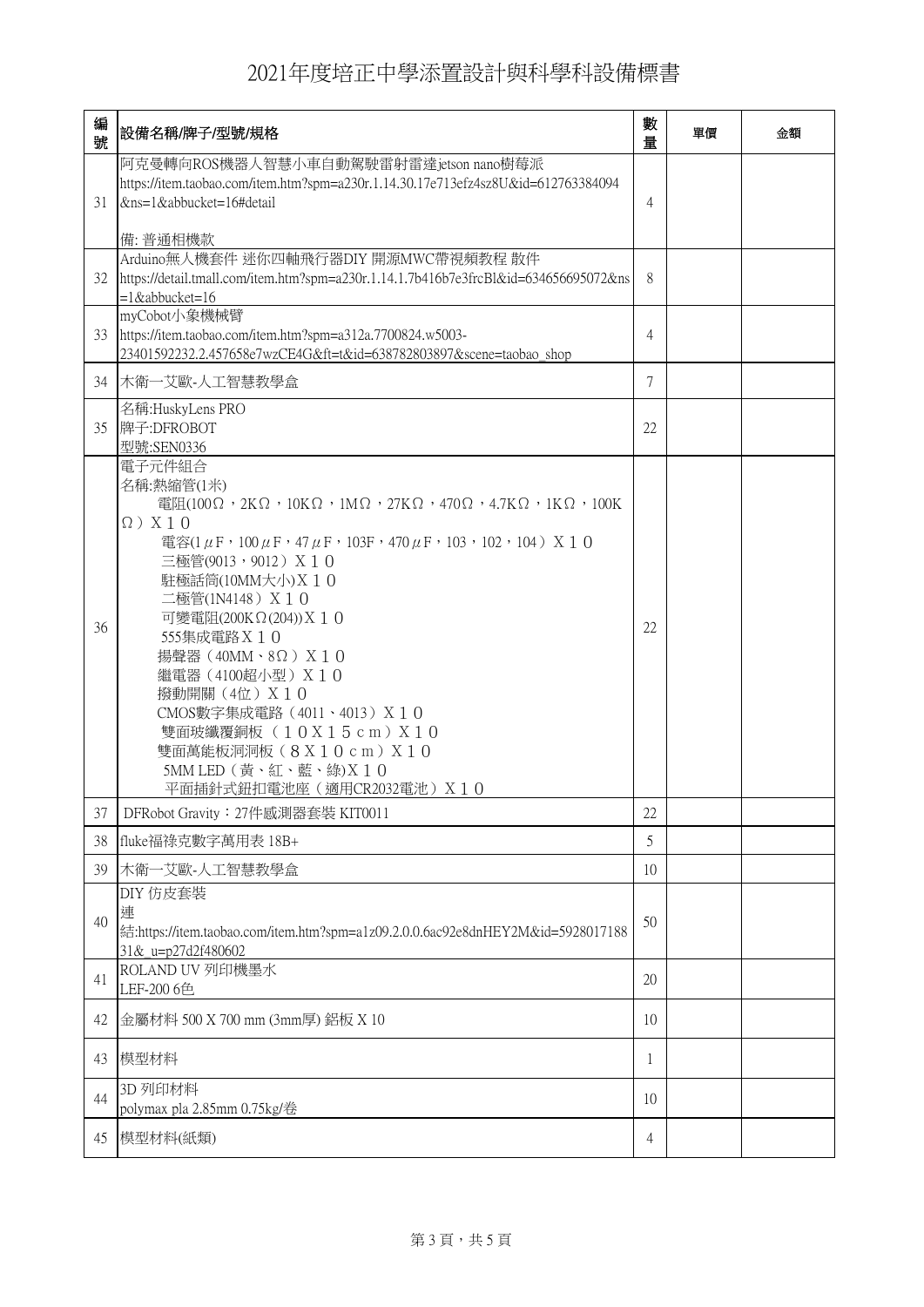| 編<br>號 | 設備名稱/牌子/型號/規格                                                                                                                                                                                                                                                                                                                                                                                                                                                                                                                                                  | 數<br>量       | 單價 | 金額 |
|--------|----------------------------------------------------------------------------------------------------------------------------------------------------------------------------------------------------------------------------------------------------------------------------------------------------------------------------------------------------------------------------------------------------------------------------------------------------------------------------------------------------------------------------------------------------------------|--------------|----|----|
| 46     | ToyFx全息投影箱(小)<br>連結:https://www.mxcamera.com/products/toyfx-3d-hologram-display-box-mini                                                                                                                                                                                                                                                                                                                                                                                                                                                                       | 5            |    |    |
| 47     | ToyFx全息投影箱(大)<br>https://www.mxcamera.com/products/toyfx-3d-hologram-display-box-large                                                                                                                                                                                                                                                                                                                                                                                                                                                                         | 2            |    |    |
| 48     | 304不鏽鋼攪拌棒<br>https://item.taobao.com/item.htm?ut sk=1.W/FkArCkRyoDAFfYz5qr00Md 21380790 162<br>1930182822.Copy.1&id=619980137462&sourceType=item&price=18&origin price=23&s<br>uid=8542EB54-E1B7-4484-B8F3-<br>A174F8F23C9A&shareUniqueId=10135813059&un=b25ce12e48c7a02e5aa10d17ec7f1e53<br>&share_crt_v=1&spm=a2159r.13376460.0.0&sp_tk=MkdyWFhmeXNGT28=&cpp=1&shar<br>eurl=true&short_name=h.4HWysNS&bxsign=scdeIvc-zTVDwvKKj-<br>ERH9uTWGDK0p2eN3dWdM47ElizH2EDNZp-Tj2gz3op-<br>T3P_wyhZv0_PX_VRDv71MfLOo8f5PRtzpHs9gnWLXR-<br>eDOKfY&sm=c21700&app=chrome | 25           |    |    |
| 49     | 304不鏽鋼打蛋器<br>https://detail.tmall.com/item.htm?spm=a230r.1.14.36.6e5ac29aomEIHx&id=523059563692<br>&ns=1&abbucket=1&skuId=3113996894783                                                                                                                                                                                                                                                                                                                                                                                                                        | 25           |    |    |
| 50     | 包膜架<br>2.大包皂台<br>尺寸:外23.2*12*14cm(長*寬*最高)<br>內20*8.5*7cm(長*寬*小高)<br>大滑刀:23cm(背面有雙面膠可黏)<br>https://shopee.tw/(%E5%A4%A7%E5%B0%8F%E5%85%A9%E6%AC%BE)%E6%9D%B<br>E%E6%9C%A8%E5%8C%85%E7%9A%82%E5%8F%B0-<br>%E5%8C%85%E7%9A%82%E8%86%9C%E5%88%87%E5%89%B2%E5%8F%B0-<br>%E7%B4%99%E8%86%A0%E5%B8%B6%E5%88%87%E5%89%B2%E5%8F%B0-<br>%E8%98%8B%E6%9E%9C%E7%89%8C%E5%8C%85%E7%9A%82%E8%86%9C-<br>%E8%86%A0%E8%86%9C%E5%8F%B0-%E7%9A%82%E8%86%9C-                                                                                                                       | 7            |    |    |
| 51     | PE包皂膜15cm*200米1支<br>https://shopee.tw/%E5%8C%85%E7%9A%82%E8%86%9C%E6%9C%80%E4%BE%BF%<br>E5%AE%9C!PE%E8%86%9C15cm*200%E7%B1%B31%E6%94%AF%E5%8F%AA%E8<br>%A6%8160%E5%85%83~%E6%95%B4%E7%AE%B1%E5%85%8D%E9%81%8B%E5%<br>l93%A6~%E5%8C%85%E8%A3%9D%E5%B0%88%E5%AE%B6-<br>%E9%A6%99%E7%9A%82%E5%8C%85%E8%86%9C-<br>%E6%89%8B%E5%B7%A5%E7%9A%82%E8%86%9C-<br>%E4%BF%9D%E9%AE%AE%E8%86%9C-%E4%BC%B8%E7%B8%AE%E8%86%9C-<br>%E9%98%B2%E5%A1%B5%E8%86%9C-i.4788047.19860546                                                                                              | 10           |    |    |
| 52     | 冷製皂材料(如氫氧化鈉、脂油類、精油、粉類、色素等材料費用)詳細内容見附<br> 件《52-附件-冷製皂材料》<br>https://www.soapmaker.com.tw/products/%E6%89%8B%E5%B7%A5%E7%9A%82%E6%<br>9D%90%E6%96%99/%E6%B2%B9%E8%84%82%E8%A0%9F%E9%A1%9E/                                                                                                                                                                                                                                                                                                                                                                       | 1            |    |    |
| 53     | 熱融皂材料(如各款皂基、色素、香精、矽膠倒模劑等材料費用)<br>https://www.soapmaker.com.tw/products/%E6%89%8B%E5%B7%A5%E7%9A%82%E6%<br>9D%90%E6%96%99/%E6%B2%B9%E8%84%82%E8%A0%9F%E9%A1%9E/                                                                                                                                                                                                                                                                                                                                                                                                 | 1            |    |    |
| 54     | Ultimaker S3 3D 列印機                                                                                                                                                                                                                                                                                                                                                                                                                                                                                                                                            | $\mathbf{1}$ |    |    |
| 55     | 玉石樣本(詳細內容見附件《55-附件-玉石樣本》)<br>https://szfabao.world.taobao.com/category-1233442836.htm?spm=a312a.7700824.w5002-<br>22960832199.6.5c803ad07DCOKj&search=y&catName=%B1%A6%CA%AF%B1%EA%<br>B1%BE                                                                                                                                                                                                                                                                                                                                                                   | 1            |    |    |